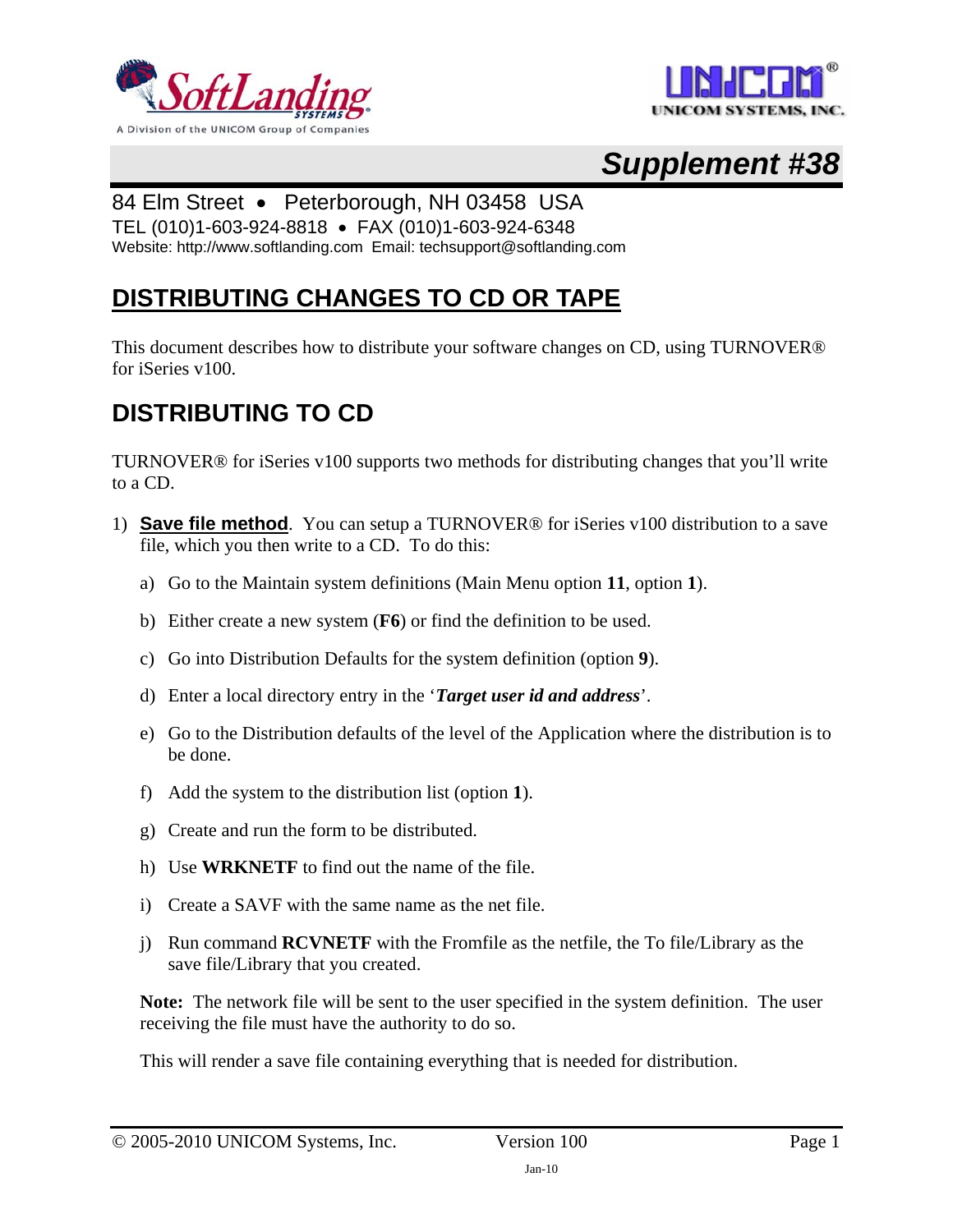- k) Make a CD from that save file. (There are many ways to do this; choose the way that works best for you.)
- l) Do the following, either manually or using a **LODRUN** program:
	- i) Restore the save file from the CD into the SOFTTURN library.
	- ii) Add SOFTTURN to the library list, and
	- iii) Call program TURCKNRF, passing it the name of the save file as the single parameter. For example:

#### **CALL TURCKNRF PARM('Thhmmssjjj')**

2) **Deploy/400 form package method**. Using Deploy/400, you can group a set of forms into a "package," which you can then write to a CD. Then, you would use the unlicensed version of Deploy/400 $^1$  $^1$  on your remote computer to install the form package there.

 $\overline{a}$ 

<span id="page-1-0"></span><sup>&</sup>lt;sup>1</sup> The unlicensed version of the Deploy/400 product is provided with TURNOVER® for iSeries v100; you can install Deploy/400 installer on your TURNOVER® for iSeries v100 product CD. For more information, see the "*Preparing to Download and Apply TURNOVER® for iSeries v100 Fixes and Quarterly Updates*" topic in *Chapter 5: Additional Installation Topics* of *the Getting Started with TURNOVER® for iSeries v100* guide.

<sup>© 2005-2010</sup> UNICOM Systems, Inc. Version 100 Page 2